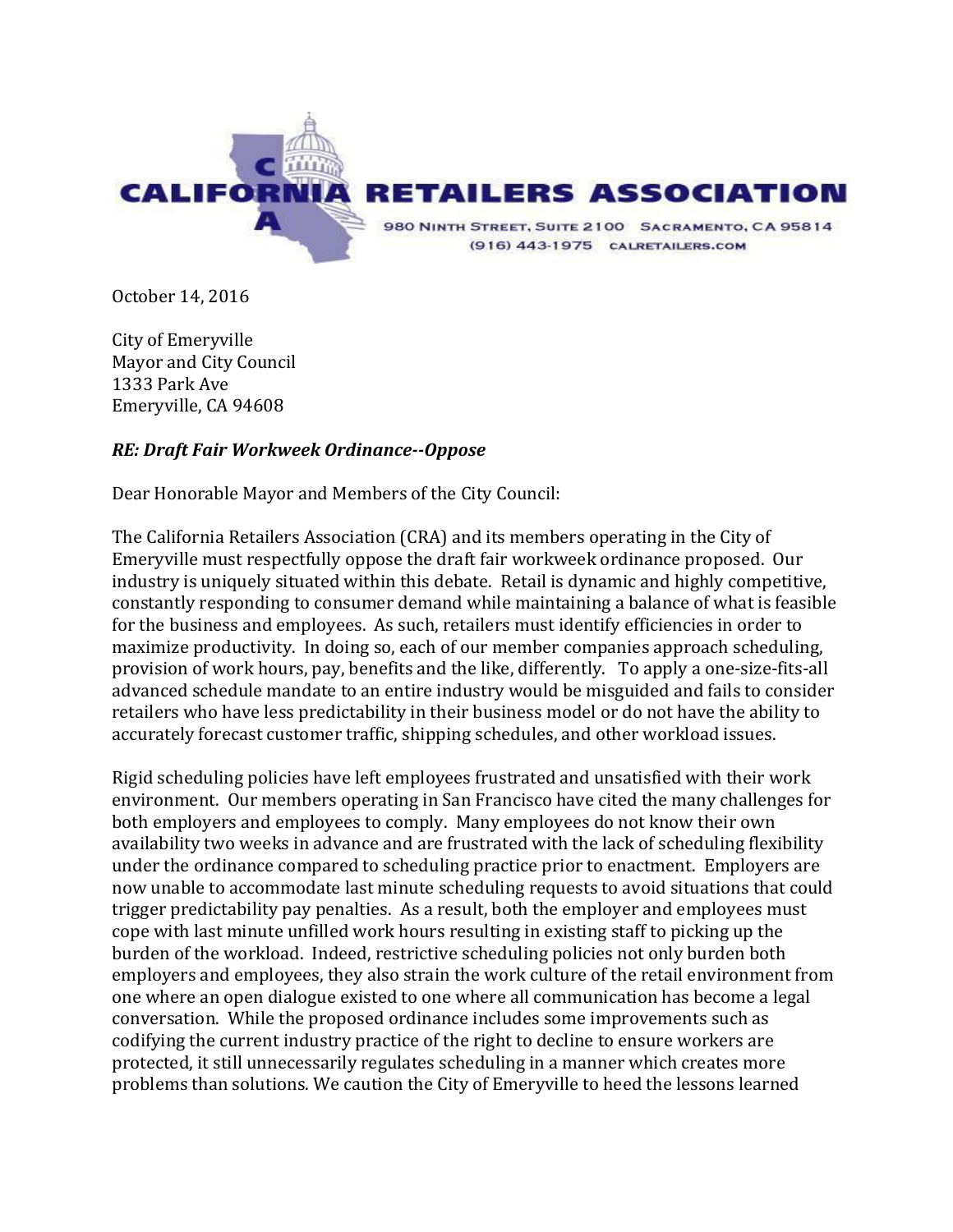from San Francisco and to pursue this issue with a more balanced approach. Below are some comments from our experiences to help inform your decisions moving forward.

## **Compensation for Schedule Changes and Exceptions**

We appreciate the Council's motion during the August 16 hearing to include the right to decline schedule changes within the proposed ordinance. This effectively codifies the current industry practice for schedule changes. We recommend extending this to last minute schedule changes as this policy is consistently applied in the industry regardless of the time schedule changes are requested. Whether schedule changes are made before the holiday season, 3 weeks in advance, several hours before a shift, or during a shift, the employee always has the right to decline with no retaliation. By only partially applying this right to schedule changes made within  $7$  days of a scheduled shift, the draft ordinance implies that the right to decline doesn't exist for last minute schedule changes which is not the case for any retail operations.

Furthermore, the ordinance only includes 3 exceptions from predictability pay covering only small portion of circumstances that are out of the employer's control. In San Francisco, several more were included in acknowledgement of the multitudinous scenarios that trigger non-employer initiated schedule changes. These exceptions include employee call outs/time requests off where the employer did not receive advanced notice, changes as a result of disciplinary actions, employee initiated shift exchanges, and for employers who require overtime. The majority of schedule changes made typically come from employees but can also be caused by unforeseen circumstances. It is unreasonable to penalize employers for schedule changes out of their control especially when business operations must still continue.

Overall, the concept of predictability pay simply creates numerous and costly avenues of enforcement and litigation without providing any real material benefit to employees. Retailers who are subject to predictability penalties would have to engage in onerous recordkeeping which entails the documentation of initial posting of schedules, all subsequent changes to that schedule, details explaining the reason for those schedule changes, and employee consent to work those hours just to name a few. Even for a small retailer, this level of specificity necessary to comply with predictability pay requirements is impossible to do, especially in addition to all their existing responsibilities to keep business operations running. As a result, many retailers in San Francisco have to be less flexible rather than risk the enforcement and litigation. Extending the right to decline for all schedule changes will help maintain scheduling flexibility for employees and reinforces the law's protection of their freedom to decline without retaliation.

## **Additional Hours for Part-Timers**

Retailers generally have a system in place to communicate the availability of additional hours. The draft ordinance requires employers to offer additional hours to existing employees prior to hiring new employees. Our members support the upward mobility of their employees. Rather than engage in a costly and time-consuming hiring and training process, retailers find it beneficial and cost neutral for business operations if existing employees are retained and elevated. Still, these provisions pose challenges when the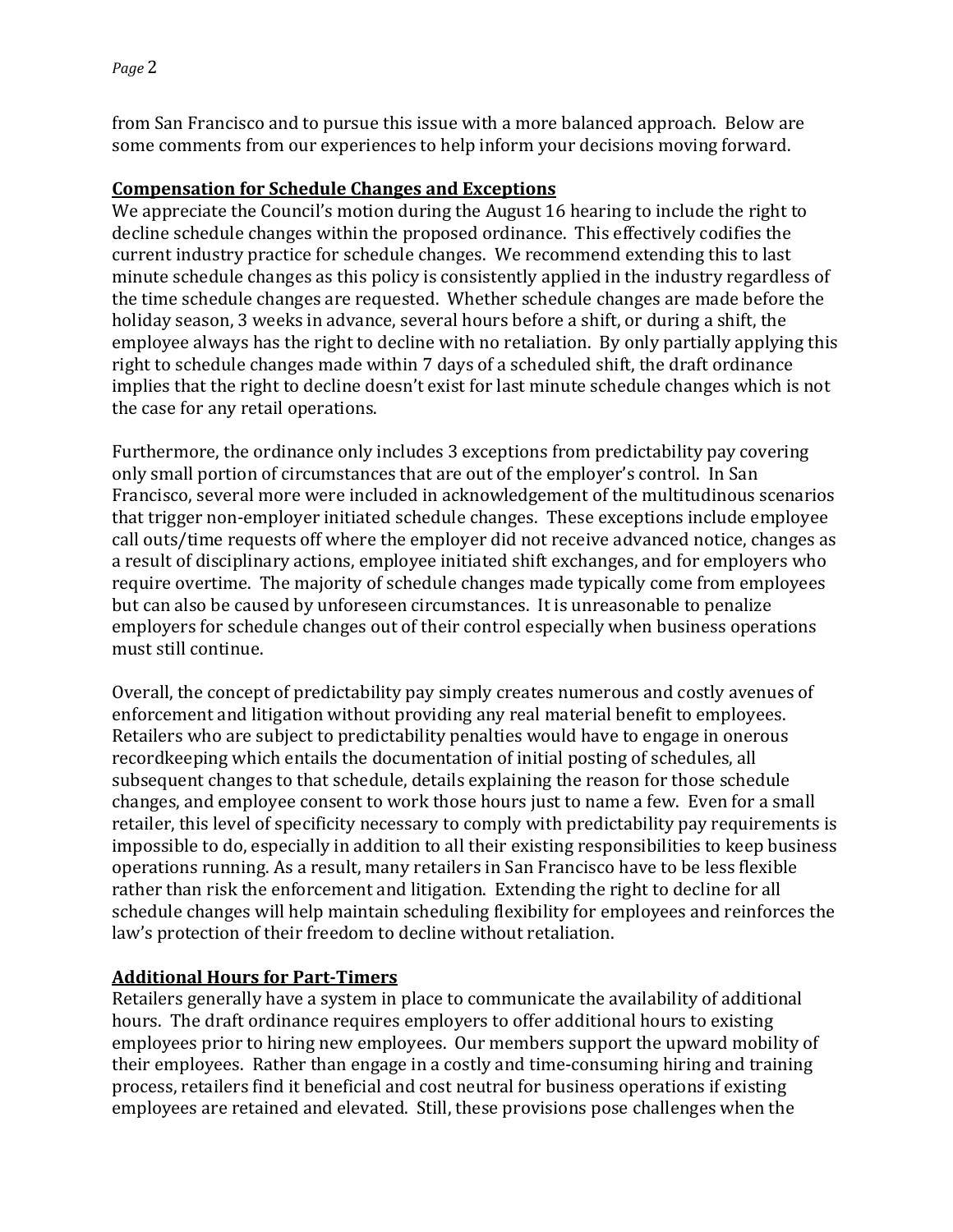needs of the business call for a higher volume of employees to manage high volumes of consumer traffic. This also poses challenges during seasonal hiring or for transition programs for high-risk youth.

We certainly recognize the modified approach the draft ordinance takes with offering flexibility in how additional hours may be offered and the clarification for ensuring additional hours offered are for the appropriate employee classifications. Our members are concerned with the complicated process proposed in the ordinance to ensure the additional hours are accepted or declined. Not only are there two different and confusing timeframes to be considered when additional hours are offered (hours expected to last more than 2 weeks, an employee has 72 hours to accept or decline; hours lasting 2 weeks or less, an employee has 24 hours to accept or decline), but it is incumbent on employers to receive an affirmative decision on the additional hours every time they're made available and to maintain the relevant documentation. This is an act in futility. If the additional hours are already made available, why is it necessary to engage in this tedious task?

## **Fair Workweek Certification Program**

During the August 16 hearing, the Council discussed prospects of including a certification program by which businesses who meet the requirements of such a program would be considered as satisfying an alternative means of compliance with the ordinance. We fully support this program and urge the City Council to include it in any actions taken moving forward. The staff report outlines a stakeholder process to develop the guidelines of such a program subject to the input of the Economic Development Advisory Committee and final approval by this body. Our members would be committed to engage in this process. We have extensive experience with different scheduling policies and can inform the development of this program to ensure best practices are considered. Such a program must be consistent with the City's goals that strive to provide a healthy work/life balance for employees. We understand this program to incorporate best scheduling practices along with other employee related benefits that are consistent with the City's goal.

The staff report has also identified the ordinance to be resource-intensive since enforcement of such a detail-oriented ordinance will be exceedingly complex. In addition, the ordinance seeks to regulate a business operation that isn't typically regulated by municipalities. The implementation of a certification program could alleviate the financial burden such an ordinance presents and allow funds to be redirected to the City's other competing needs. Implementing this program will also help identify operations within Emeryville that have scheduling inefficiencies and set a standard for those to work towards. 

Overly restrictive scheduling policies have many unintended consequences and limited flexibility, access to jobs, and work hours that so many Californians rely upon. We would urge the City Council to consider alternatives and partner with businesses in Emeryville to develop solutions encouraging best scheduling practices. Thank you for your consideration of our position and comments.